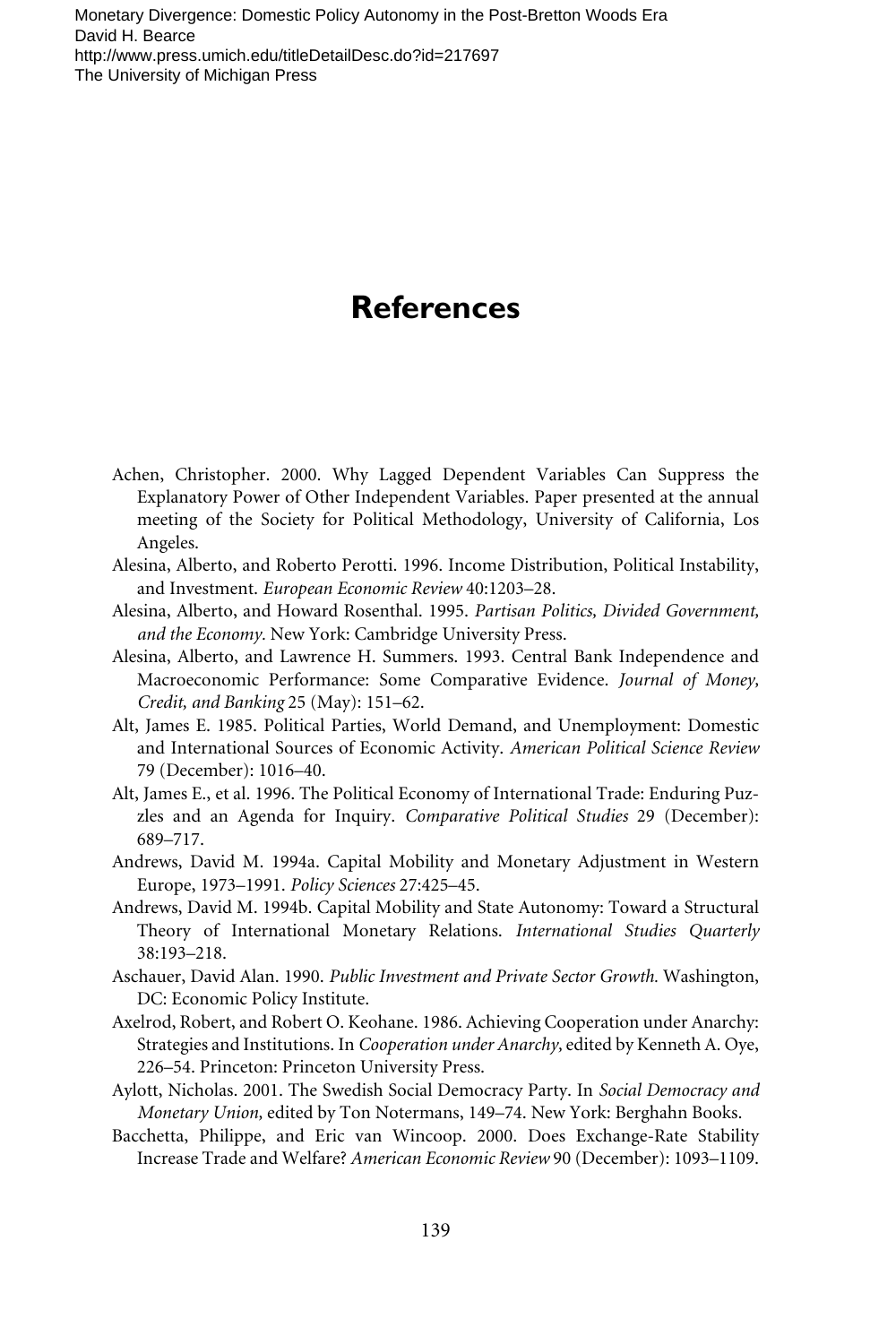The University of Michigan Press

- Barnes, Ian. 1996. Monetary Integration and the 1995 Nordic Enlargement. In *The European Union and the Nordic Countries,* edited by Lee Miles, 169–85. New York: Routledge.
- Barro, Robert. 1990. Government Spending in a Simple Model of Endogenous Growth. *Journal of Political Economy* 98 (October): 103–25.
- Barro, Robert, and Xavier Sala-I-Martin. 1995. *Economic Growth.* New York: MacMillan.
- Bearce, David H. 2002. Monetary Divergence: Domestic Political Institutions and the Policy Autonomy–Exchange Rate Stability Trade-off. *Comparative Political Studies* 35 (March): 194–220.
- Bearce, David H. 2003. Societal Preferences, Partisan Agents, and Monetary Policy Outcomes. *International Organization* 57 (spring): 373–410.
- Bearce, David H. 2005. Institutional Incompatibility: How Independent Central Banks Undermine Fixed Exchange Rate Commitments. Manuscript, University of Pittsburgh.
- Beck, Nathaniel, and Jonathan N. Katz. 1995. What to Do (and Not to Do) with Time-Series Cross-Section Data. *American Political Science Review* 89 (September): 634–47.
- Beck, Thorsten, et al. 2001. New Tools in Comparative Political Economy: The Database of Political Institutions. *World Bank Economic Review* 15 (September): 165–76.
- Bell, D. S., and Byron Criddle. 1988. *The French Socialist Party: The Emergence of a Party of Government.* 2nd ed. Oxford: Clarendon.
- Bernanke, Ben S., et al. 1999. *Inflation Targeting: Lessons from the International Experience.* Princeton: Princeton University Press.
- Bernhard, William. 1998. A Political Explanation of Variations in Central Bank Independence. *American Political Science Review* 92 (June): 311–28.
- Bernhard, William. 2002. *Banking on Reform: Political Parties and Central Bank Independence in the Industrial Democracies.* Ann Arbor: University of Michigan Press.
- Bernhard, William, J. Lawrence Broz, and William Roberts Clark. 2002. The Political Economy of Monetary Institutions. *International Organization* 56 (autumn): 693–723.
- Bernhard, William, and David Leblang. 1999. Democratic Institutions and Exchange Rate Commitments. *International Organization* 53 (winter): 71–97.
- Bilger, Francois. 1993. The European Monetary System and French Monetary Policy. In *France and EC Membership Evaluated,* edited by Francois-George Dreyfus, Jacques Morizet, and Max Peyrard, 101–18. New York: St. Martin's.
- Boix, Carles. 1997. Political Parties and the Supply Side of the Economy: The Provision of Physical and Human Capital in Advanced Economies, 1960–90. *American Journal of Political Science* 41 (July): 814–45.
- Boix, Carles. 1998. *Political Parties, Growth, and Equality: Conservative and Social Democratic Economic Strategies in the World Economy.* New York: Cambridge University Press.
- Broz, J. Lawrence. 2002. Political System Transparency and Monetary Commitment Regimes. *International Organization* 56 (autumn): 861–87.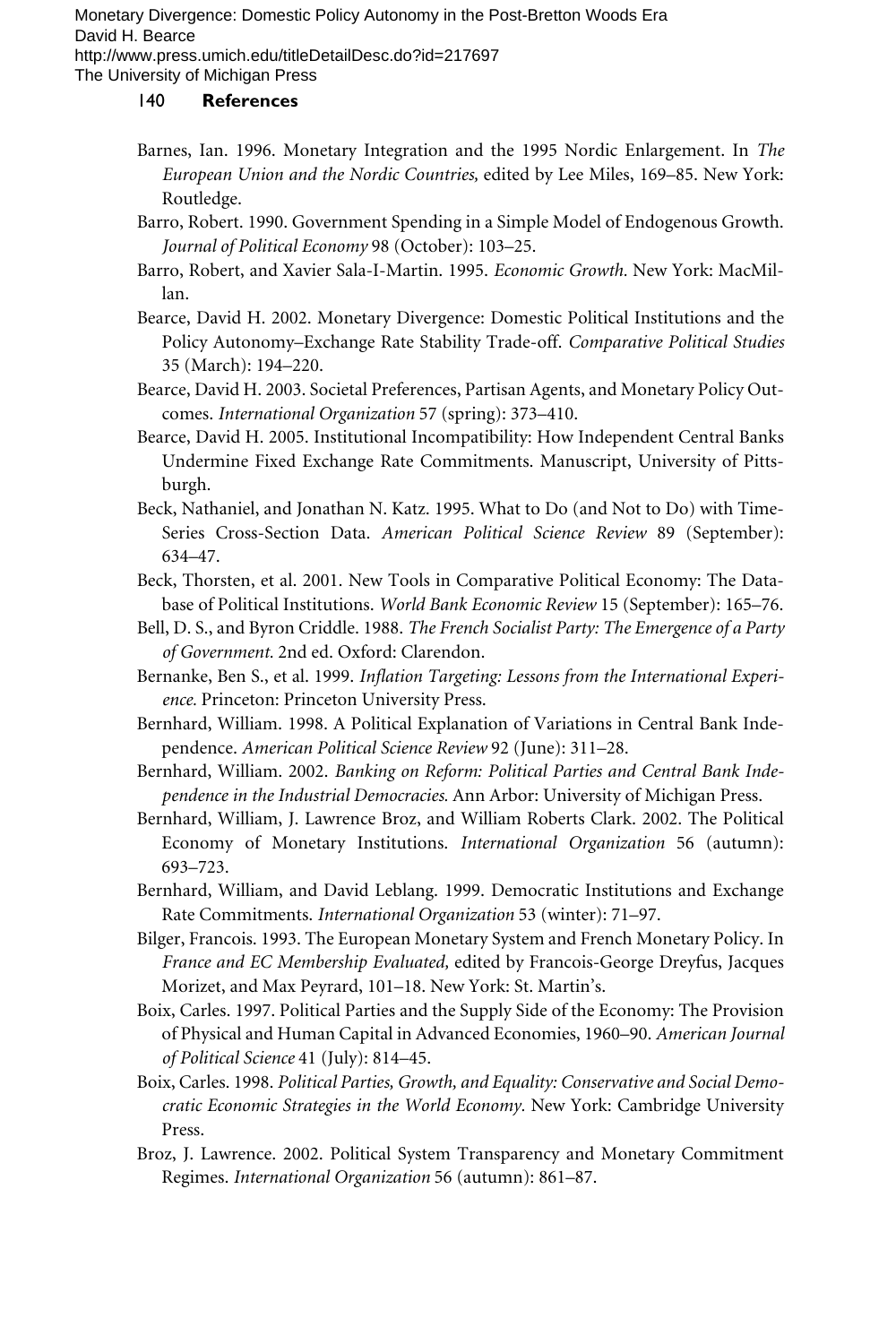- Broz, J. Lawrence, and Jeffry A. Frieden. 2001. The Political Economy of International Monetary Relations. *Annual Review of Political Science* 4:317–43.
- Bryant, Ralph. 1987. *International Financial Regulation.* Washington, DC: Brookings Institution.
- Burgoon, Brian. 2001. Globalization and Welfare Compensation: Disentangling the Ties That Bind. *International Organization* 55 (summer): 509–51.
- Buti, Marco, Werner Roeger, and Jan In't Veld. 2001. Monetary and Fiscal Policy Interactions under a Stability Pact. European University Institute Working Papers no. 2001/8.
- Calvo, Guillermo, and Carmen M. Reinhart. 2002. Fear of Floating. *Quarterly Journal of Economics* 117 (May): 379–408.
- Cargill, Thomas F., Michael M. Hutchison, and Takatoshi Ito. 1997. *The Political Economy of Japanese Monetary Policy.* Cambridge, MA: MIT Press.
- Cerny, Phil. 1993. The Deregulation and Re-regulation of Financial Markets in a More Open World. In *Finance and World Politics,* edited by Phil Cerny, 51–85. Aldershot, UK: Edward Elgar.
- Cerny, Phil. 1995. Globalization and the Changing Logic of Collective Action. *International Organization* 49 (autumn): 595–625.
- Clark, William Roberts. 2002. Partisan and Electoral Motivations and the Choice of Monetary Institutions under Fully Mobile Capital. *International Organization* 56 (autumn): 725–49.
- Clark, William Roberts. 2003. *Capitalism, Not Globalism: Capital Mobility, Central Bank Independence, and the Political Control of the Economy.* Ann Arbor: University of Michigan Press.
- Clark, William Roberts, and Mark Hallerberg. 2000. Mobile Capital, Domestic Institutions, and Electorally Induced Monetary and Fiscal Policy. *American Political Science Review* 94 (June): 323–46.
- Clark, William Roberts, and Usha Nair Reichert. 1998. International and Domestic Constraints on Political Business Cycles in OECD Economies*. International Organization* 52 (winter): 87–120.
- Cobham, David. 2002. *The Making of Monetary Policy in the UK, 1975–2000: Series of Financial Economics and Quantitative Analysis.* Hoboken, NJ: John Wiley and Sons.
- Cohen, Benjamin J. 1993. The Triad and the Unholy Trinity: Lessons for the Pacific Region. In *Pacific Economic Relations in the 1990s: Cooperation or Conflict?* edited by Richard Higgott et al., 133–58. Boulder, CO: Lynne Rienner.
- Cohen, Benjamin J. 1995. A Brief History of International Monetary Relations. In *International Political Economy,* edited by Jeffry A. Frieden and David A. Lake, 209–29. 3rd ed. New York: St. Martin's.
- Cohen, Benjamin J. 1996. Phoenix Risen: The Resurrection of Global Finance. *World Politics* 48 (January): 268–96.
- Cole, Alistair. 1994. A House Divided: Socialism à la française. In *France during the Socialist Years,* edited by Gino Raymond, 64-89. Brookfield, VT: Dartmouth Publishing.
- Commission of the European Communities. 1990. One Market, One Money. *European Economy* 44 (October).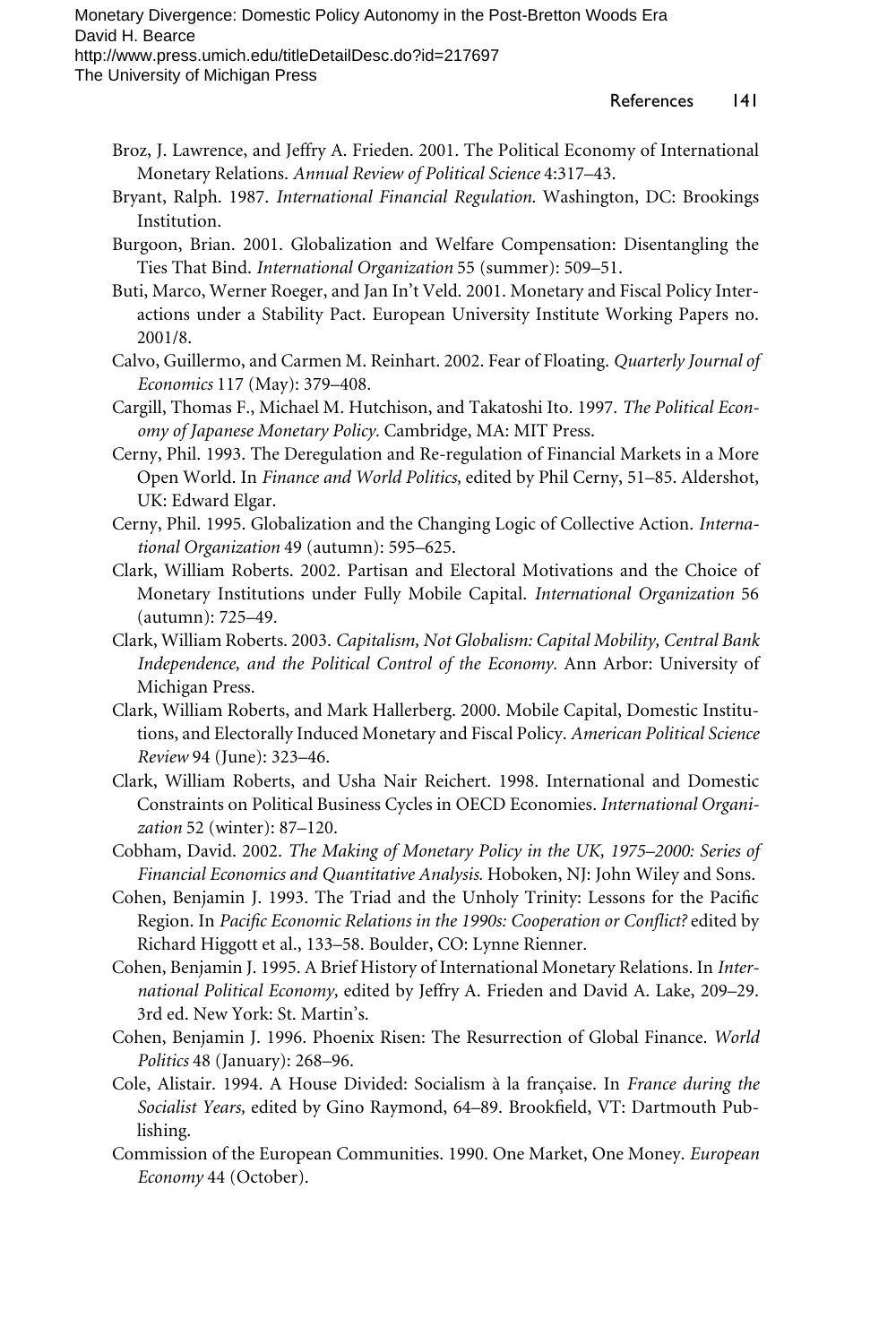The University of Michigan Press

- Cooper, Richard N. 1994. International Policy Coordination. *Journal of International Affairs* 48 (summer): 287–93.
- Crystal, Jonathan. 2004. Globalization and Economic Policy: What Has Changed? *International Studies Review* 6, no. 3 (September): 467–69.
- Cukierman, Alex, Steven B. Webb, and Bilin Neyapti. 1992. Measuring the Independence of Central Banks and Its Effect on Policy Outcomes. *World Bank Economic Review* 6 (September): 353–98.
- Cusack, Thomas R. 1999. Partisan Politics and Fiscal Policy. *Comparative Political Studies* 32 (June): 464–86.
- De Gregorio, Jose, Alberto Giovannini, and Holger C. Wolf. 1994. International Evidence on Tradables and Nontradables Inflation. *European Economic Review* 38:1225–44.
- Denver, David. 1998. The British Electorate in the 1990s. In *Britain in the Nineties: The Politics of Paradox,* edited by Hugh Berrington, 197–217. Portland, OR: Frank Cass.
- Downs, Anthony. 1957. *An Economic Theory of Democracy.* New York: Harper.
- Drezner, Daniel W. 2001. Globalization and Policy Convergence. *International Studies Review* 3 (spring): 53–78.
- Eckstein, Harry. 1975. Case Study and Theory in Political Science. In *Handbook of Political Science,* vol. 1, *Political Science: Scope and Theory,* edited by Fred I. Greenstein and Nelson W. Polsby, 79–133. Reading, MA: Addison-Wesley.
- Eckstein, Otto. 1980. *Core Inflation*. Englewood Cliffs, NJ: Prentice-Hall.
- *Economist.* 2001a. Ireland's Euro-sins. February 17, 24.
- *Economist.* 2001b. European Economies: France 1, Germany 0. March 17, 74–75.
- *Economist.* 2001c. The Second Term: Tony's Big Ambitions. June 9, 59.
- *Economist.* 2002a. Europe's Big Idea. January 5, 11.
- *Economist.* 2002b. Britain and the Euro: Fit to Join? February 9, 48.
- *Economist.* 2002c. Re-engineering the Euro. October 19, 72.
- *Economist.* 2002d. Restoring Europe's Smile. October 26, 11.
- *Economist.* 2003a. Britain and the Euro: Five Tests and a Funeral. May 3, 57.
- *Economist.* 2003b. Waiting for Blair. May 3, 56.
- *Economist.* 2003c. Loosening Those Bonds. July 19, 38–39.
- *Economist.* 2004a. Back to the 1970s? June 19, 11.
- *Economist.* 2004b. Global Inflation: A Ghost from the Past. June 19, 69-70.
- *Economist.* 2004c. Inflated Expectations. July 3, 64.
- *Economist.* 2004d. Greece and the Euro: Reality Check. October 2, 51.
- *Economist.* 2005a. And Now, the Euro. June 11, 11.
- *Economist.* 2005b. The Euro and Its Troubles. June 11, 69–70.
- Edison, Hali J., and Michael Melvin. 1990. The Determinants and Implications of the Choice of an Exchange Rate System. In *Monetary Policy for a Volatile Global Economy,* edited by William S. Haraf and Thomas D. Willett, 1–44. Washington, DC: AEI Press.
- Eichengreen, Barry. 1992. Should the Maastricht Treaty Be Saved? Princeton Studies in International Finance 74. Princeton, NJ: International Finance Section, Department of Economics, Princeton University.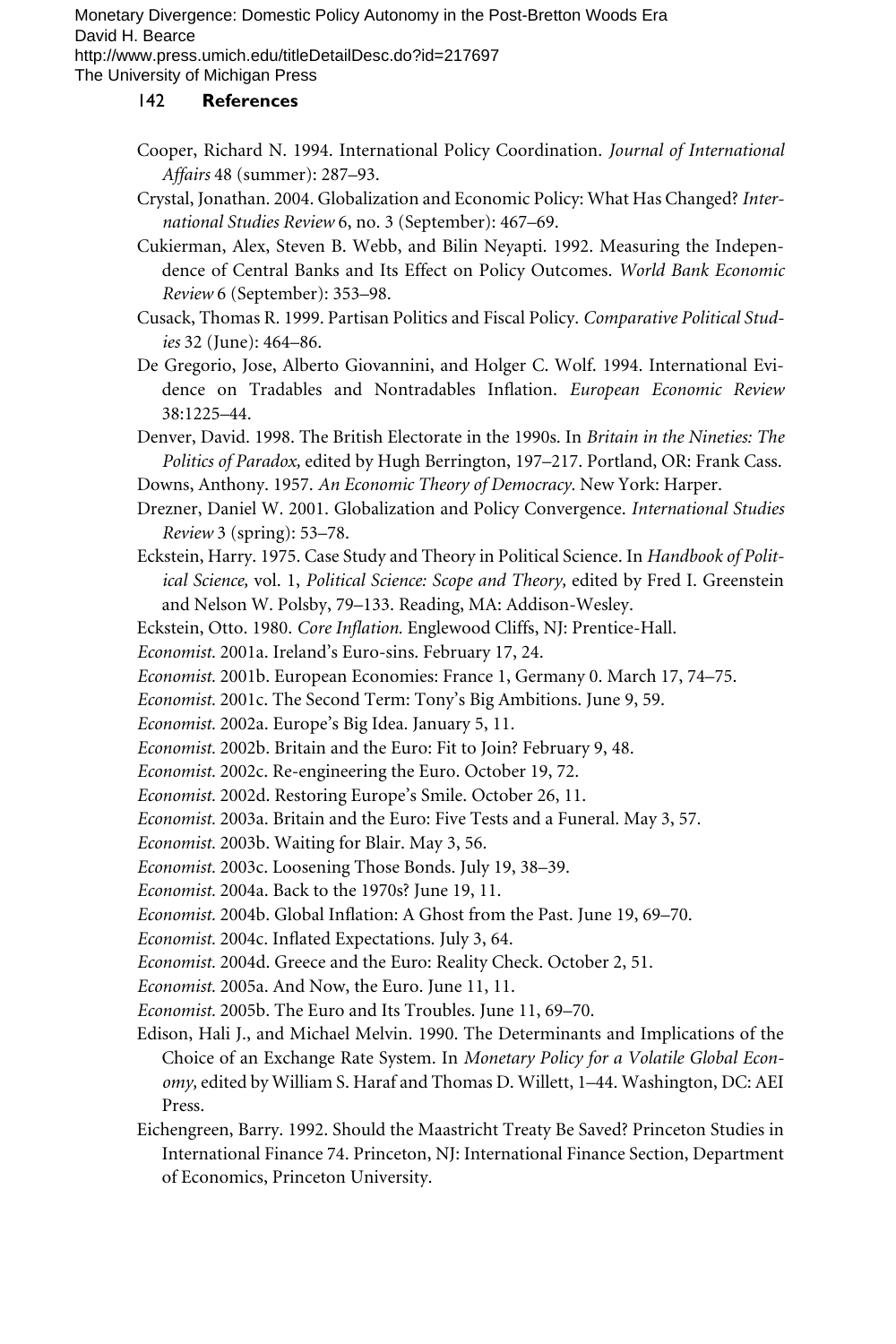- Eichengreen, Barry. 1996. *Globalizing Capital: A History of the International Monetary System.* Princeton: Princeton University Press.
- Elgie, Robert, and Helen Thompson. 1998. *The Politics of Central Banks.* New York: Routledge.
- Esping-Andersen, Gosta. 1999. Politics without Class: Postindustrial Cleavages in Europe and America. In *Continuity and Change in Contemporary Capitalism,* edited by Herbert Kitschelt et al., 293–316. New York: Cambridge University Press.
- Evans, Geoffrey. 1999. *The End of Class Politics? Class Voting in Comparative Context.* Oxford: Oxford University Press.
- Fama, E. F. 1984. Forward and Spot Exchange Rates. *Journal of Monetary Economics* 14 (November): 319–38.
- Favero, Carlo. 2002. How Do European Monetary and Fiscal Authorities Behave? IGIER Working Paper 214, Innocenzo Gasparini Institute for Economic Research, Milan.
- Ferguson, Thomas, and Joel Rogers. 1986. *Right Turn: The Decline of the Democrats and the Future of American Politics.* New York: Hill and Wang.
- Fielding, Steven. 1999. *Labour Decline and Renewal.* 2nd ed. Wiltshire, UK: Baseline.
- Fleming, Marcus. 1962. Domestic Financial Policies under Fixed and under Floating Exchange Rates. *IMF Staff Papers* 9:369–80.
- Fordham, Benjamin O., and Timothy J. McKeown. 2003. Selection and Influence: Interest Groups and Congressional Voting on Trade Policy. *International Organization* 57 (summer): 519–49.
- Frankel, Jeffrey A. 1991. Quantifying International Capital Mobility in the 1980s. In *National Saving and Economic Performance,* edited by Douglas Bernheim and John Shover, 227–70. Chicago: University of Chicago Press.
- Frankel, Jeffrey A., and K. A. Froot. 1989. Forward Discount Bias: Is It an Exchange Rate Risk Premium? *Quarterly Journal of Economics* 104 (February): 139–61.
- Frankel, Jeffrey A., Sergio L. Schmukler, and Luis Serven. 2002. Global Transmission of Interest Rates: Monetary Independence and Currency Regime. NBER Working Paper 8828, National Bureau of Economic Research, Cambridge, MA.
- Fratianni, Michele, and Franco Spinelli. 1997. *A Monetary History of Italy.* New York: Cambridge University Press.
- Fratianni, Michele, and Jurgen von Hagen. 1992. *The European Monetary System and European Monetary Union.* Boulder, CO: Westview.
- Freeman, John R., Jude C. Hayes, and Helmut Stix. 2000. Democracy and Markets: The Case of Exchange Rates. *American Journal of Political Science* 44 (July): 449–68.
- Frieden, Jeffry A. 1991. Invested Interests: The Politics of National Economic Policies in a World of Global Finance. *International Organization* 45 (autumn): 425–51.
- Frieden, Jeffry A. 2002. Real Sources of European Currency Policy: Sectoral Interests and European Monetary Integration. *International Organization* 56 (autumn): 831–60.
- Friedman, Milton. 1953. The Case for Flexible Exchange Rates. In *Essays in Positive Economics,* edited by Milton Friedman, 157–203. Chicago: University of Chicago Press.
- Friedman, Milton. 1968. The Role of Monetary Policy. *American Economic Review* 58 (March): 1–17.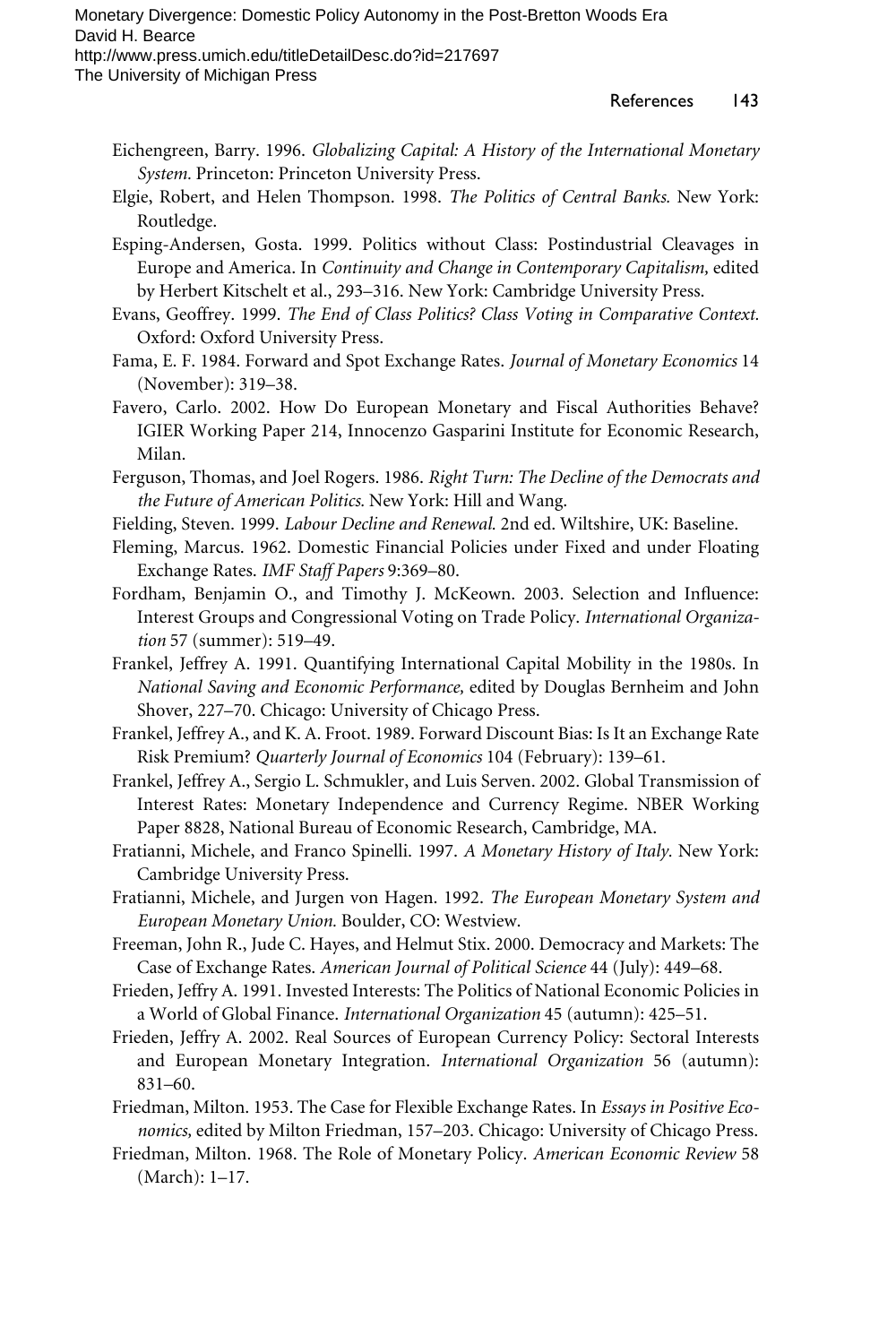The University of Michigan Press

- Friedman, Thomas L. 1999. *The Lexus and the Olive Tree.* New York: Farrar, Straus, and Giroux.
- Froot, Kenneth A., and Kenneth Rogoff. 1991. The EMS, the EMU, and the Transition to a Common Currency. In *NBER Macroeconomics Annual 1991,* edited by Olivier Jean Blanchard and Stanley Fisher, 269–317. Cambridge, MA: MIT Press.
- Funabashi, Yoichi. 1988. *Managing the Dollar: From the Plaza to the Louvre.* Washington, DC: Institute for International Economics.
- Gamble, Andrew. 1994. *The Free Economy and the Strong State: The Politics of Thatcherism.* 2nd ed. London: Macmillan.
- Gamble, Andrew, and Gavin Kelly. 2002. Britain and EMU. In *European States and the Euro,* edited by Kenneth Dyson, 97–119. New York: Oxford University Press.
- Garrett, Geoffrey. 1995. Capital Mobility, Trade, and the Domestic Politics of Economic Policy. *International Organization* 49 (autumn): 657–87.
- Garrett, Geoffrey. 1998a. Global Markets and National Politics: Collision Course or Virtuous Circle? *International Organization* 52 (autumn): 787–824.
- Garrett, Geoffrey. 1998b. *Partisan Politics in the Global Economy.* New York: Cambridge University Press.
- Garrett, Geoffrey. 2000. Capital Mobility, Exchange Rates, and Fiscal Policy in the Global Economy. *Review of International Political Economy* 7 (spring): 153–70.
- Garrett, Geoffrey, and Peter Lange. 1991. Political Responses to Interdependence: What's "Left" for the Left? *International Organization* 45 (autumn): 539–64.
- Garrett, Geoffrey, and Peter Lange. 1995. Internationalization, Institutions, and Political Change. *International Organization* 49 (autumn): 627–55.
- Gilpin, Robert. 1987. *The Political Economy of International Relations.* Princeton: Princeton University Press.
- Gilpin, Robert. 2001. *Global Political Economy: Understanding the International Economic Order.* Princeton: Princeton University Press.
- Gobbin, Niko, and Bas Van Aarle. 2001. Fiscal Adjustments and Their Effects during the Transition to the EMU. *Public Choice* 109:269–99.
- Gold, Joseph. 1977. International Capital Movements under the Law of the International Monetary Fund. IMF Pamphlet Series 21. Washington, DC: International Monetary Fund.
- Goodman, John B. 1992. *Monetary Sovereignty: The Politics of Central Banking in Western Europe.* Ithaca: Cornell University Press.
- Goodman, John B., and Louis W. Pauly. 1993. The Obsolescence of Capital Controls? Economic Management in an Age of Global Markets. *World Politics* 46 (October): 50–82.
- Gowa, Joanne. 1983. *Closing the Gold Window: Domestic Politics and the End of the Bretton Woods.* Ithaca: Cornell University Press.
- Gowa, Joanne. 1988. Public Goods and Political Institutions: Trade and Monetary Policy Processes in the United States. *International Organization* 42 (winter): 15–32.
- Greider, William. 1997. *One World, Ready or Not: The Manic Logic of Global Capitalism.* New York: Simon and Schuster.
- Grilli, Vittorio, Donato Masciandaro, and Guido Tabellini. 1991. Political and Mone-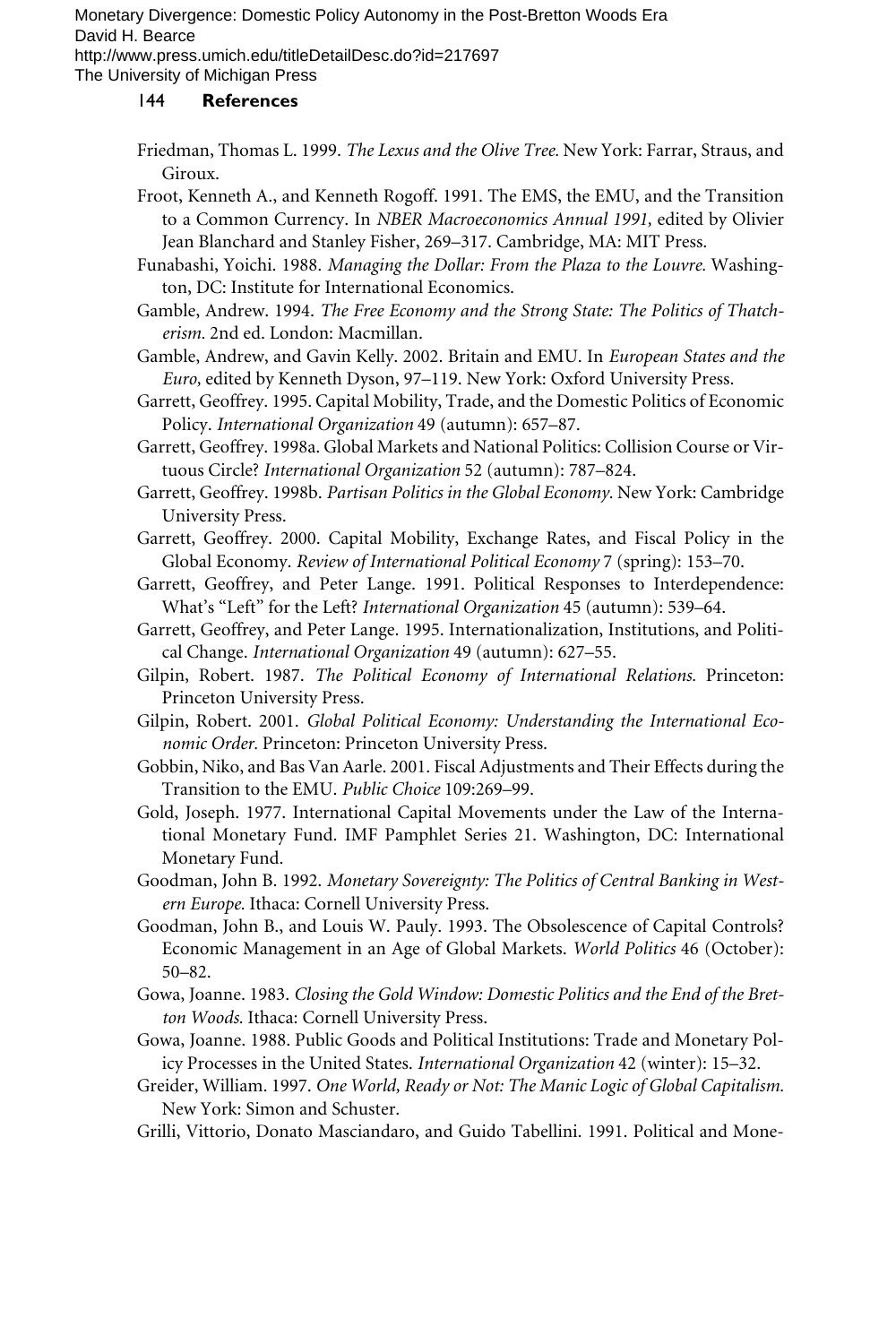The University of Michigan Press

tary Institutions and Public Financial Policies in the Industrial Countries. *Economic Policy* 13 (October): 342–92.

- Grilli, Vittorio, and Gian Maria Milesi-Ferretti. 1995. Economic Effects and Structural Determinants of Capital Controls. *IMF Staff Papers* 42:517–51.
- Gros, Daniel, and Niels Thygesen. 1992. *European Monetary Integration.* London: Longman.
- Grubaugh, Stephen, and Scott Sumner. 1990. Monetary Policy and the U.S. Trade Deficit. In *The Reagan Years: The Record in Presidential Leadership*, edited by Joseph Hogan, 237–58. New York: Manchester University Press.
- Hall, Peter A. 1986. *Governing the Economy: The Politics of State Intervention in Britain and France.* New York: Oxford University Press.
- Hall, Peter A., and David Soskice. 2001. *Varieties of Capitalism: The Institutional Foundations of Comparative Advantage.* New York: Oxford University Press.
- Hallerberg, Mark. 2002. Veto Players and the Choice of Monetary Institutions. *International Organization* 56 (autumn): 775–802.
- Hayward, Jack. 1986. *The State and the Market Economy: Industrial Patriotism and Economic Intervention in France.* Sussex, UK: Wheatsheaf Books.
- Healy, Conor. 2004. Sustaining an Exchange Rate Fix: An Integrated Approach to Understanding Survival. Paper presented at the American Political Science Association annual meeting, Chicago.
- Helleiner, Eric. 1994. *States and the Reemergence of Global Finance: From Bretton Woods to the 1990s.* Ithaca: Cornell University Press.
- Henning, C. Randall. 1994. *Currencies and Politics in the United States, Germany, and Japan.* Washington, DC: Institute for International Economics.
- Hibbs, Douglas A. 1977. Political Parties and Macroeconomic Policy. *American Political Science Review* 71:1467–87.
- Himmelstein, Jerome L. 1990. *To the Right: The Transformation of American Conservatism.* Berkeley: University of California Press.
- Hout, Michael, Jeff Manza, and Clem Brooks. 1999. Classes, Unions, and the Realignment of U.S. Presidential Voting, 1952–1992. In *The End of Class Politics? Class Voting in Comparative Context,* edited by Geoffrey Evans, 83–96. New York: Oxford University Press.
- Howarth, David J. 2001. *The French Road to European Monetary Union.* New York: Palgrave.
- Howarth, David J. 2002. EMU, Integration Theories, and the Annoying Complexities of French Policy-Making. In *The Euro: European Integration Theory and Economic and Monetary Union,* edited by Amy Verdun, 179–99. Lanham, MD: Rowman and Littlefield.
- Iida, Keisuke. 1993. Analytic Uncertainty and International Cooperation: Theory and Application to International Economic Policy Coordination. *International Studies Quarterly* 37:431–57.
- International Monetary Fund. 1973–93. *International Financial Statistics.* CD-ROM.

Iversen, Torben, and Thomas R. Cusack. 2000. The Causes of Welfare State Expansion: Deindustrialization or Globalization? *World Politics* 52 (April): 313–49.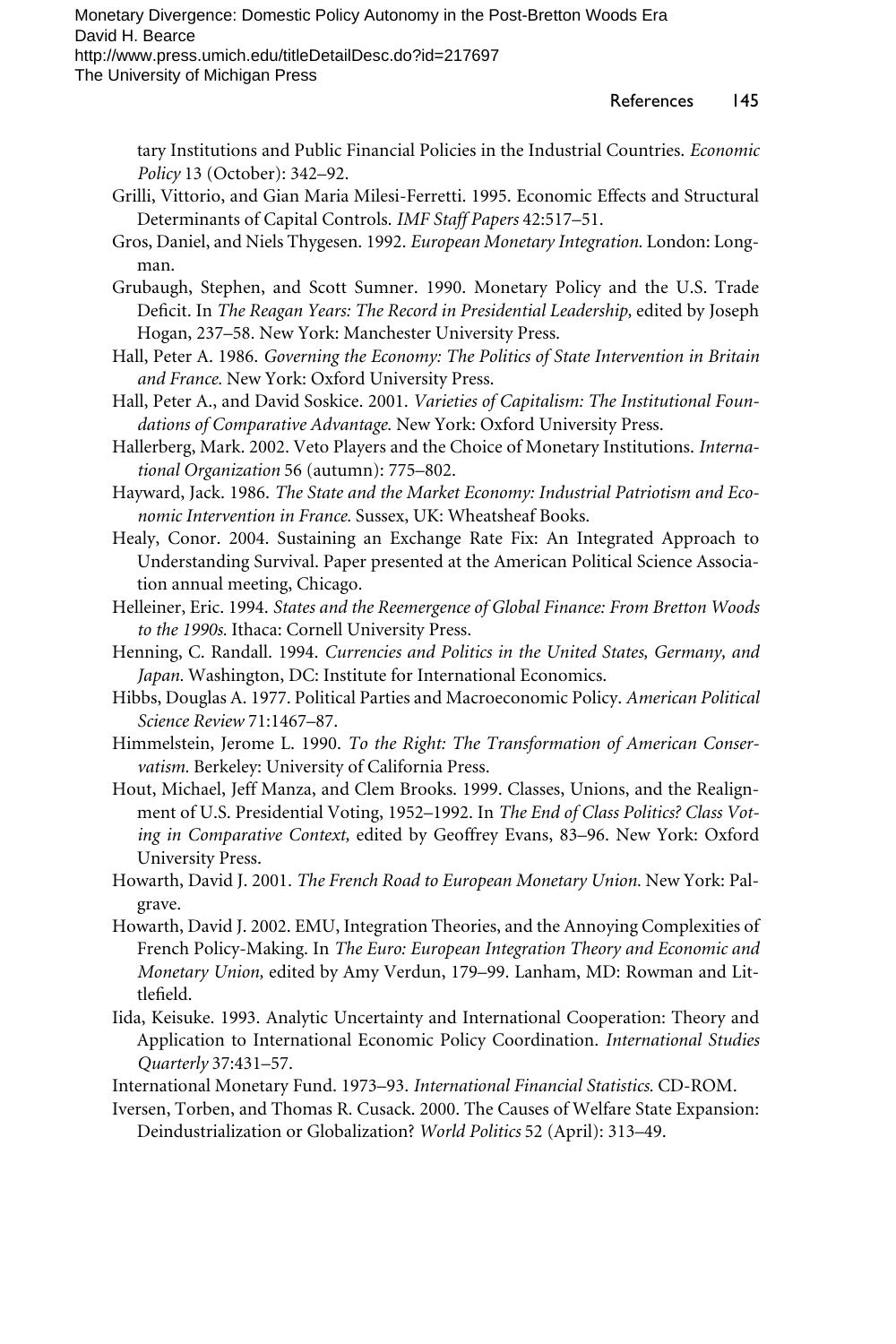The University of Michigan Press

- Iversen, Torben, and Anne Wren. 1998. Equality, Employment, and Budgetary Restraint: The Trilemma of the Service Economy. *World Politics* 50 (July): 507–46.
- Jacobs, David C. D. 1999. *Business Lobbies and the Power Structure in America: Evidence and Arguments.* Westport, CT: Quorum Books.
- Jankowski, Richard, and Christopher Wleizen. 1993. Substitutability and the Politics of Macroeconomic Policy. *Journal of Politics* 55 (November): 1060–80.
- Johnson, Peter A. 1998. *The Government of Money: Monetarism in Germany and the United States.* Ithaca: Cornell University Press.
- Karier, Thomas. 1997. *Great Experiments in American Economic Policy: From Kennedy to Reagan.* Westport, CT: Praeger.
- Keele, Luke, and Nathan J. Kelly. 2004. Dynamic Models for Dynamic Theories: The Ins and Outs of Lagged Dependent Variables. Manuscript, Oxford University and University of North Carolina.
- Keohane, Robert O. 1984. *After Hegemony: Cooperation and Discord in the World Political Economy.* Princeton: Princeton University Press.
- Kettl, Donald F. 1986. *Leadership at the Fed.* New Haven: Yale University Press.
- Kirschen, E. S., et al. 1964. *Economic Policy in Our Time.* Vol. 1. Amsterdam: North-Holland.
- Kitschelt, Herbert, et al. 1999. *Continuity and Change in Contemporary Capitalism.* New York: Cambridge University Press.
- Kristensen, Ida P., and Gregory Wawro. 2003. Lagging the Dog? The Robustness of Panel Corrected Standard Errors in the Presence of Serial Correlation and Observation Specific Effects. Paper presented at the annual meeting of the Society for Political Methodology, University of Minneapolis.
- Krugman, Paul. 1999. The Return of Depression Economics. *Foreign Affairs,* January–February, 56–74.
- Kurzer, Paulette. 1993. *Business and Banking: Political Change and Economic Integration in Western Europe.* Ithaca: Cornell University Press.
- Lane, Jan-Erik, David McKay, and Kenneth Newton. 1997. *Political Data Handbook: OECD Countries.* Oxford: Oxford University Press.
- Lawson, Nigel. 1992. *The View from No. 11: Memoirs of a Tory Radical.* London: Bantam.
- Leertouwer, Erik, and Philipp Maier. 2002. International and Domestic Constraints on Political Business Cycles in OECD Economies: A Comment. *International Organization* (winter): 209–21.
- Levine, Ross, and David Renelt. 1992. A Sensitivity Analysis of Cross-Country Growth Regressions. *American Economic Review* 82 (September): 942–63.
- Levy-Yeyati, Eduardo, and Federico Sturzenegger. 2003. To Float or to Fix: Evidence on the Impact of Exchange Rate Regimes on Growth. *American Economic Review* 93 (September): 1173–93.
- Levy-Yeyati, Eduardo, and Federico Sturzenegger. 2005. Classifying Exchange Rate Regimes: Deeds vs. Words. *European Economic Review* 49:1603–35.
- Loriaux, Michael. 1991. *France after Hegemony: International Change and Financial Reform.* Ithaca: Cornell University Press.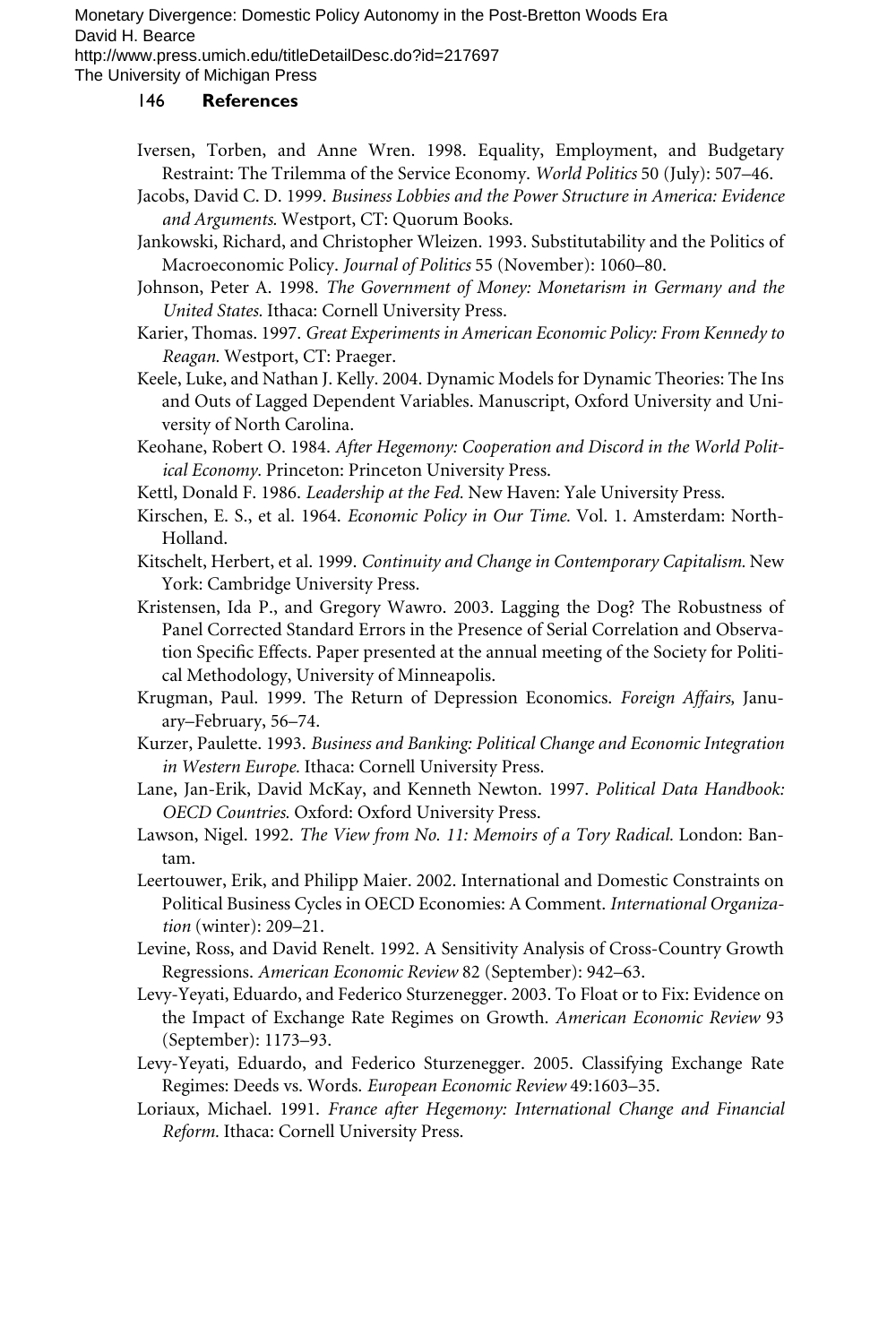- Manheim, Jarol B., Richard C. Rich, and Lars Willnat. 2002. *Empirical Political Analysis: Research Methods of Political Science.* 5th ed. New York: Longman.
- Marston, Richard C. 1995. *International Financial Integration: A Study of Interest Differentials between the Major Industrial Countries.* New York: Cambridge University Press.
- McNamara, Kathleen R. 1998. *The Currency of Ideas: Monetary Politics in the European Union.* Ithaca: Cornell University Press.
- Melitz, Jacques. 1997. Some Cross-Country Evidence about Debt, Deficits, and the Behavior of Monetary and Fiscal Authorities. CEPR Discussion Paper 1653. Centre for Economic Policy Research, London.
- Melitz, Jacques. 2000. Some Cross-Country Evidence about Fiscal Policy Behavior and Consequences for EMU. Manuscript, University of Strathclyde, UK.
- Milner, Helen V., and Robert O. Keohane. 1996. Internationalization and Domestic Politics: A Conclusion. In *Internationalization and Domestic Politics,* edited by Robert O. Keohane and Helen V. Milner, 243–58. New York: Cambridge University Press.
- Minford, Patrick. 1993. The United Kingdom. In *Monetary Policy in Developed Economies,* edited by Michele U. Fratianni and Dominick Salvatore, 405–31. Westport, CT: Greenwood.
- Moses, Jonathon W. 1994. Abdication from National Policy Autonomy: What's Left to Leave. *Politics and Society* 22 (June): 125–48.
- Moses, Jonathon W. 1998. Sweden and EMU. In *Joining Europe's Monetary Club: The Challenges for Smaller Member States,* edited by Erik Jones et al., 203–24. New York: St. Martin's.
- Mosley, Layna. 2000. Room to Move: International Financial Markets and National Welfare States. *International Organization* 54 (autumn): 737–73.
- Muet, Pierre-Alain, and Alain Fonteneau. 1990. *Reflation and Austerity: Economic Policy under Mitterrand.* New York: Berg.
- Mundell, Robert A. 1960. The Monetary Dynamics of International Adjustment under Fixed and Flexible Exchange Rates. *Quarterly Journal of Economics* 74 (May): 227–50.
- Mundell, Robert A. 1963. Capital Mobility and Stabilization Policy under Fixed and Flexible Exchange Rates. *Canadian Journal of Economics and Political Science* 29 (November): 475–85.
- Mundell, Robert A. 1968. *International Economics.* New York: Macmillan.
- Notermans, Ton. 1993. The Abdication from National Policy Autonomy: Why the Macroeconomic Policy Regime Has Become so Unfavorable to Labor. *Politics and Society* 21 (June): 133–67.
- Nurkse, Ragnar. 1944. *International Currency Experience: Lessons from the Interwar Period.* Geneva: League of Nations.
- Oatley, Thomas. 1997. *Monetary Politics: Exchange Rate Cooperation in the European Union.* Ann Arbor: University of Michigan Press.
- Oatley, Thomas. 1999. How Constraining Is Capital Mobility? The Partisan Hypothesis in an Open Economy. *American Journal of Political Science* 43 (October): 1003–27.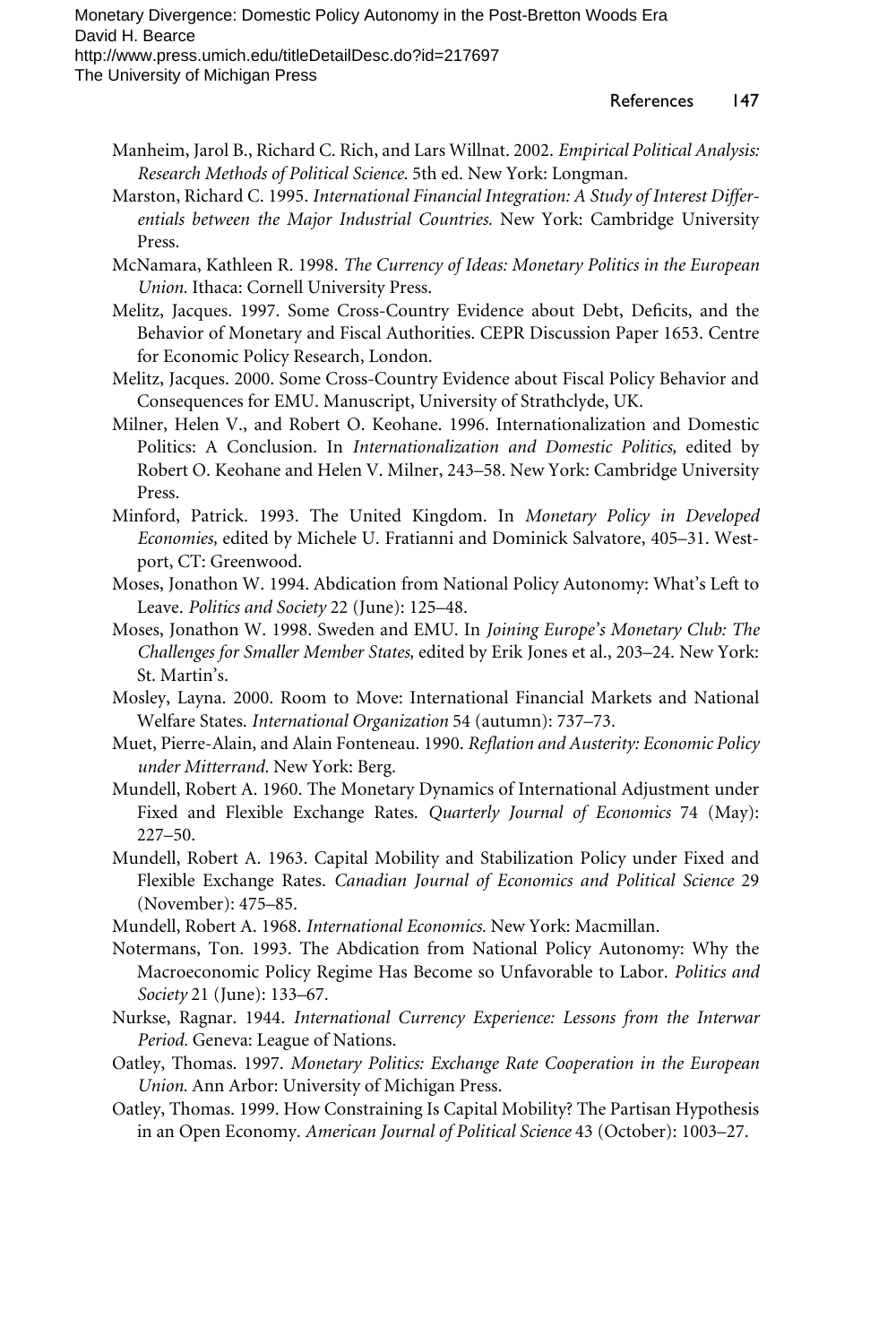The University of Michigan Press

- Obstfeld, Maurice, and Kenneth Rogoff. 1995. The Mirage of Fixed Exchange Rates. *Journal of Economic Perspectives* 9 (fall): 73–96.
- Ohmae, Kenichi. 1995. *The End of the Nation State: The Rise of Regional Economies.* New York: Free Press.
- Organization for Economic Cooperation and Development. *Annual National Accounts.* CD-ROM.
- Oye, Kenneth A. 1986. Explaining Cooperation under Anarchy: Hypotheses and Strategies. In *Cooperation under Anarchy,* edited by Kenneth A. Oye, 1–24. Princeton: Princeton University Press.
- Pauly, Louis W. 1995. Capital Mobility, State Autonomy, and Political Legitimacy. *Journal of International Affairs* 48 (winter): 369–88.
- Phelps, Edmund. 1968. Money Wage Dynamics and Labor Market Equilibrium. *Journal of Political Economy* 76, no. 4, pt. 2: 678–711.
- Philip, Alan Butt. 1992. British Pressure Groups and the European Community. In *Britain and the European Community: The Politics of Semi-Detachment,* edited by Stephen George, 149–71. Oxford: Clarendon.
- Phillips, A. W. 1958. The Relationship between Unemployment and the Rate of Change of Money Wages in the United Kingdom, 1861–1957. *Economica* 25 (November): 283–99.
- Pilkington, Colin. 2001. *Britain in the European Union Today.* 2nd ed. Manchester, UK: Manchester University Press.
- Posner, Alan R. 1978. Italy: Dependence and Political Fragmentation. In *Between Power and Plenty: Foreign Economic Policies of Advanced Industrial States,* edited by Peter J. Katzenstein, 225–54. Madison: University of Wisconsin Press.
- Putnam, Robert D. 1988. Diplomacy and Domestic Politics: The Logic of Two-Level Games. *International Organization* 42 (summer): 427–60.
- Putnam, Robert D., and Nicholas Bayne. 1987. *Hanging Together: Cooperation and Conflict in the Seven-Power Summits. Cambridge, MA: Harvard University Press.*
- Putnam, Robert D., and C. Randall Henning. 1989. The Bonn Summit of 1978: A Case Study in Coordination. In *Can Nations Agree? Issues in International Economic Cooperation,* edited by Richard N. Cooper et al., 12–140. Washington, DC: Brookings Institution.
- Quinn, Dennis, and Carla Inclan. 1997. The Origins of Financial Openness: A Study of Current and Capital Account Liberalization. *American Journal of Political Science* 41 (July): 771–813.
- Quinn, Dennis P., and Robert Y. Shapiro. 1991. Economic Growth Strategies: The Effects of Ideological Partisanship on Interest Rates and Business Taxation in the United States. *American Journal of Political Science* 35 (August): 656–85.
- Reinhart, Carmen M., and Kenneth S. Rogoff. 2004. The Modern History of Exchange Rate Arrangements: A Reinterpretation. *Quarterly Journal of Economics* 119 (February): 1–48.
- Ringe, Nils F. 2003. Budgetary Constraint or Device for Collective Fiscal Retrenchment? The Maastricht Convergence Criteria and Social Spending in the EU Member States. Manuscript, University of Pittsburgh.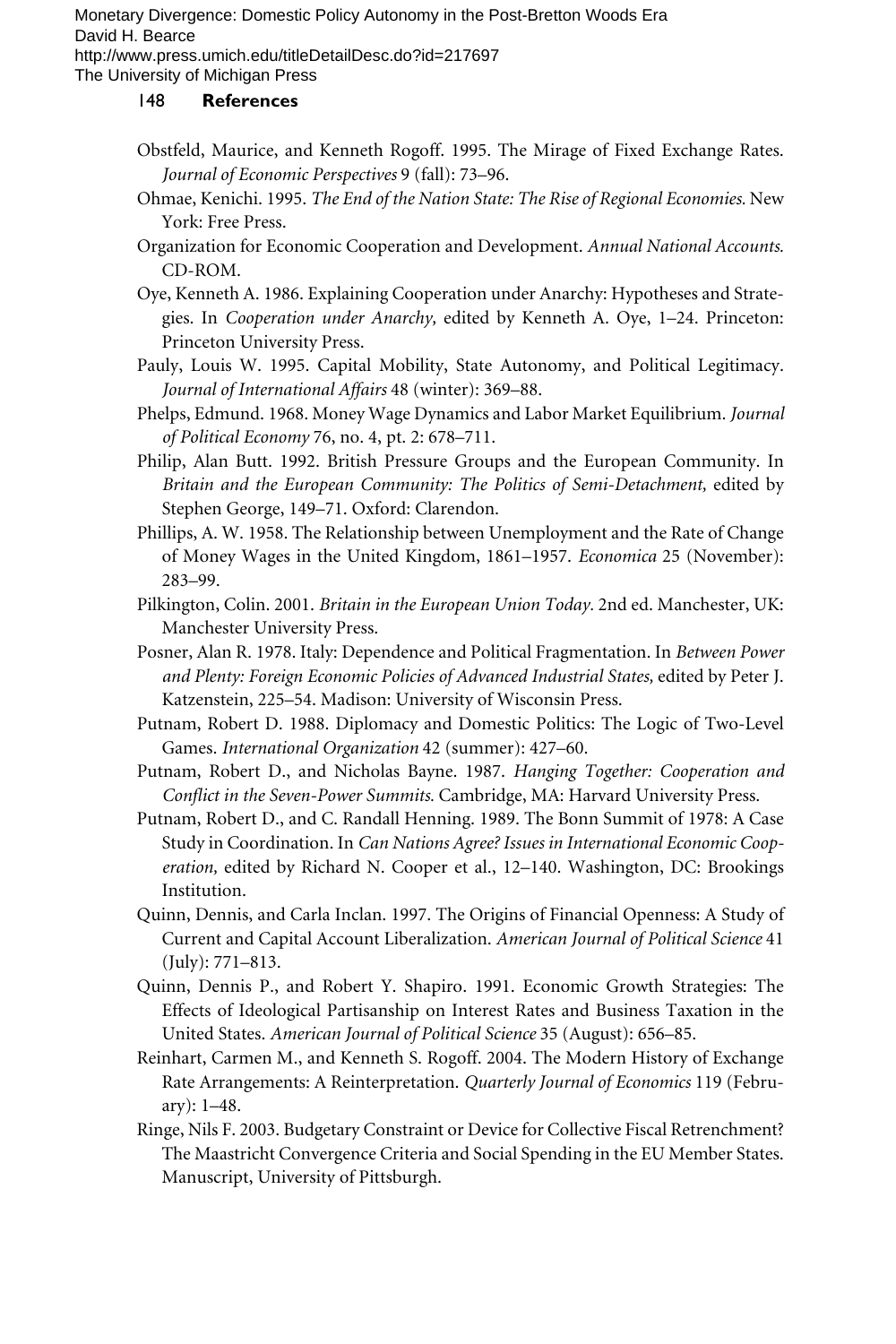- Romer, Paul M. 1990. Endogenous Technological Change. *Journal of Political Economy* 98 (October): 79–102.
- Rose, Andrew K. 1994. Exchange Rate Volatility, Monetary Policy, and Capital Mobility: Empirical Evidence on the Holy Trinity. NBER Working Paper 4630, National Bureau of Economic Research, Cambridge, MA.
- Ross, George. 2001. French Social Democracy and EMU: Presidential Prose and Its Pitfalls. In *Social Democracy and Monetary Union,* edited by Ton Notermans, 21–46. New York: Berghahn Books.
- Roubini, Nouriel, and Jeffrey Sachs. 1989. Government Spending and Budget Deficits in the Industrial Countries. *Economic Policy* 8 (April): 99–132.
- Rowen, Hobart. Blumenthal: Dollar's Fall Nearly Over. *Washington Post,* July 22, D6.
- Rudra, Nita. 2002. Globalization and the Decline of the Welfare State in Less-Developed Countries. *International Organization* 56 (spring): 411–45.
- Ruggie, John Gerard. 1982. International Regimes, Transactions, and Change: Embedded Liberalism in the Postwar Economic Order. *International Organization* 36 (spring): 379–415.
- Ryan, Mike H., Carl L. Swanson, and Rogene A. Buchholz. 1987. *Corporate Strategy,* Public Policy, and the Fortune 500: How America's Major Corporations Influence Gov*ernment.* New York: Basil Blackwell.
- Sadeh, Tal. 2005. Who Can Adjust to the Euro? *World Economy* 28 (11): 1651–78.
- Scharpf, Fritz. 1991. *Crisis and Choice in European Social Democracy.* Ithaca: Cornell University Press.
- Scheve, Kenneth. 2004. Public Inflation Aversion and the Political Economy of Macroeconomic Policymaking. *International Organization* 58 (winter): 1–34.
- Schrodt, Philip A. 2004. Review of *The Behavioral Origins of War,* by D. Scott Bennett and Allan C. Stam. *Perspectives on Politics* 2 (December): 886–87.
- Schulze, Gunther G., and Heinrich W. Ursprung. 1999. Globalisation of the Economy and the Nation State. *World Economy* 22 (3): 295–352.
- Seldon, Anthony, and Daniel Collins. 2000. *Britain under Thatcher: Seminar Studies in History.* New York: Longman.
- Shambaugh, Jay C. 2004. The Effect of Fixed Exchange Rates on Monetary Policy. *Quarterly Journal of Economics* 119 (February): 301–52.
- Shepherd, William F. 1994. *International Financial Integration: History, Theory, and Application in OECD Countries.* Burlington, VT: Ashgate.
- Silk Leonard, and David Vogel. 1977. Profits and Principles: The Social and Political *Thinking of American Businessmen.* New York: Simon and Schuster.
- Simmons, Beth A. 1996. Rulers of the Game: Central Bank Independence during the Interwar Years. *International Organization* 50 (summer): 407–43.
- Simmons, Beth A. 1999. The Internationalization of Capital. In *Continuity and Change in Contemporary Capitalism,* edited by Herbert Kitschelt et al., 36–69. New York: Cambridge University Press.
- Smyser, W. R. 1993. Goodbye, G-7. *Washington Quarterly* 16 (winter): 15–28.
- Sterling-Folker, Jennifer. 2002. *Theories of International Cooperation and the Primacy of Anarchy: Explaining U.S. International Monetary Policy-Making after Bretton Woods.* Albany: State University of New York Press.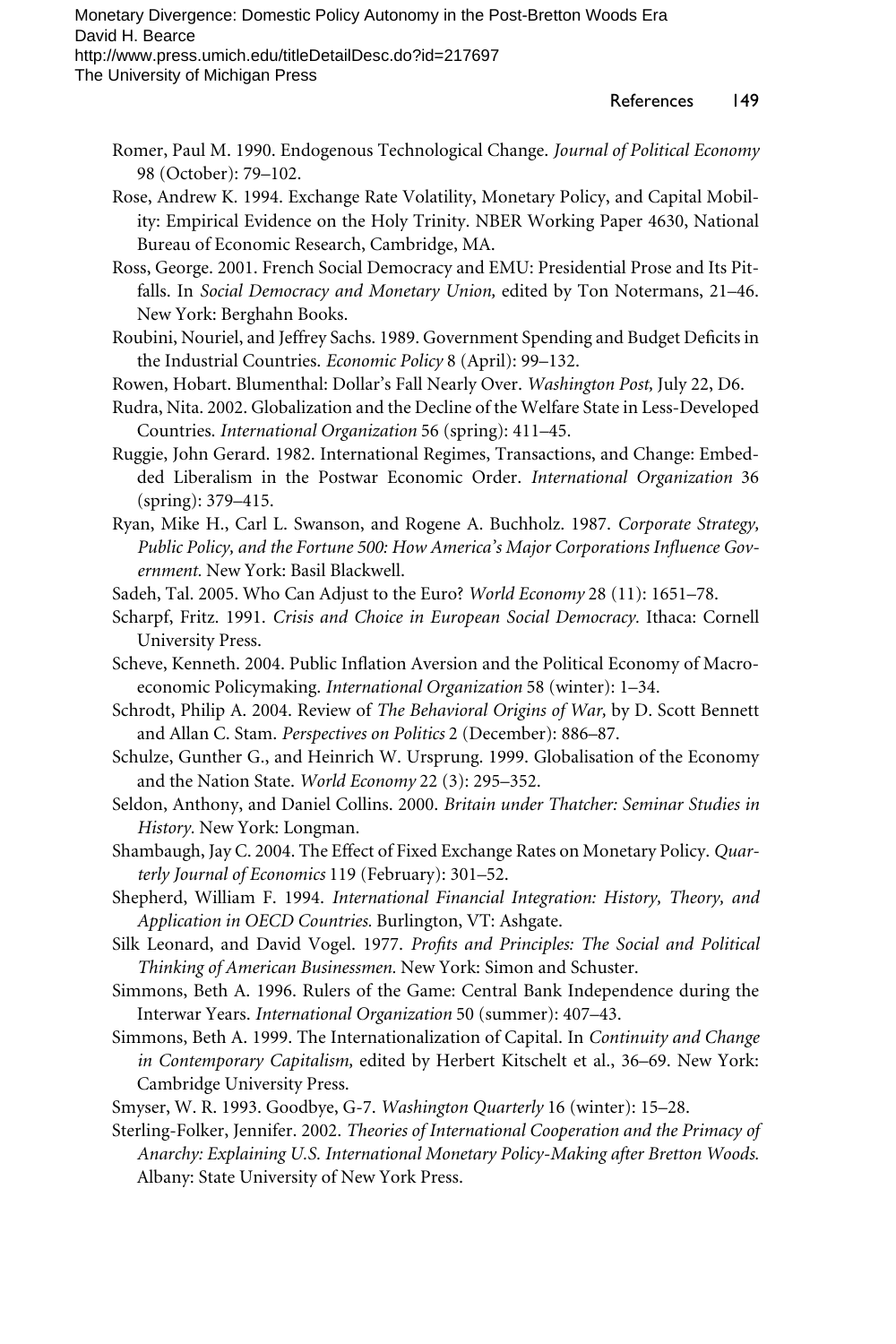The University of Michigan Press

- Stockman, David A. 1986. *The Triumph of Politics: How the Reagan Revolution Failed.* New York: Harper and Row.
- Stone, Charles F., and Isabel V. Sawhill. 1984. *Economic Policy in the Reagan Years.* Washington, DC: Urban Institute Press.
- Suzuki, Takaaki. 2000. *Japan's Budget Politics: Balancing Domestic and International Interests.* Boulder, CO: Lynne Rienner.
- Takenaka, Heizo. 1991. *Contemporary Japanese Economy and Economic Policy.* Ann Arbor: University of Michigan Press.
- Talani, Leila Simona. 2000. *Betting for and against EMU: Who Wins and Who Loses in* Italy and in the UK from the Process of European Monetary Integration. Brookfield, VT: Ashgate.
- Temperton, Paul. 1991. *UK Monetary Policy: The Challenge for the 1990s.* London: Macmillan.
- Thompson, Helen. 1996. *The British Conservative Government and the European Exchange Rate Mechanism, 1979–1994.* London: Pinter.
- Thygesen, Niels. 1982. Monetary Policy. In *The European Economy: Growth and Crisis,* edited by Andrea Boltho, 329–64. New York: Oxford University Press.
- Tinbergen, Jan. 1966. *On the Theory of Economic Policy.* Amsterdam: North-Holland.
- Ungerer, Horst. 1997. *A Concise History of European Monetary Integration: From EPU to EMU.* Westport, CT: Quorum Books.
- Vaubel, Roland. 1989. A Critical Assessment of EMS. Paper presented at the Financial Times Conferences on World Banking, November 30–December 1, 1989, London, UK.
- Verdier, Daniel. 1998. Domestic Responses to Capital Market Internationalization under the Gold Standard, 1870–1914. *International Organization* 52 (winter): 1–34.
- Von Hagen, Jurgen, and Rolf R. Strauch. 2001. Fiscal Consolidations: Quality, Economic Conditions, and Success. *Public Choice* 109:327–46.
- Walsh, James I. 2000. When Do Ideas Matter? Explaining the Successes and Failures of Thatcherite Ideas. *Comparative Political Studies* 33 (May): 483–516.
- Waltz, Kenneth N. 1979. *Theory of International Politics.* New York: McGraw-Hill.
- Watson, Alison M. S. 1997. *Aspects of European Monetary Integration: The Politics of Convergence.* New York: St. Martin's.
- Way, Christopher. 2000. Central Banks, Partisan Politics, and Macroeconomic Outcomes. *Comparative Political Studies* 33 (March): 196–224.
- Weatherford, M. Stephen, and Lorraine M. McDonnell. 1990. Ideology and Economic Policy. In *Looking Back on the Reagan Presidency,* edited by Larry Berman, 122–55. Baltimore: Johns Hopkins University Press.
- Webb, Michael C. 1991. International Economic Structures, Government Interests, and International Coordination of Macroeconomic Adjustment Policies. *International Organization* 45 (summer): 309–42.
- Webb, Michael C. 1994. Capital Mobility and the Possibilities for International Policy Coordination. *Policy Sciences* 27:395–423.
- Webb, Michael C. 1995. *The Political Economy of Policy Coordination: International Adjustment since 1945.* Ithaca: Cornell University Press.
- Willett, Thomas D., Wassem Khan, and Aida Der Hovanessian. 1985. Interest Rate Changes, Inflationary Expectations, and Exchange Rate Overshooting: The Dollar-